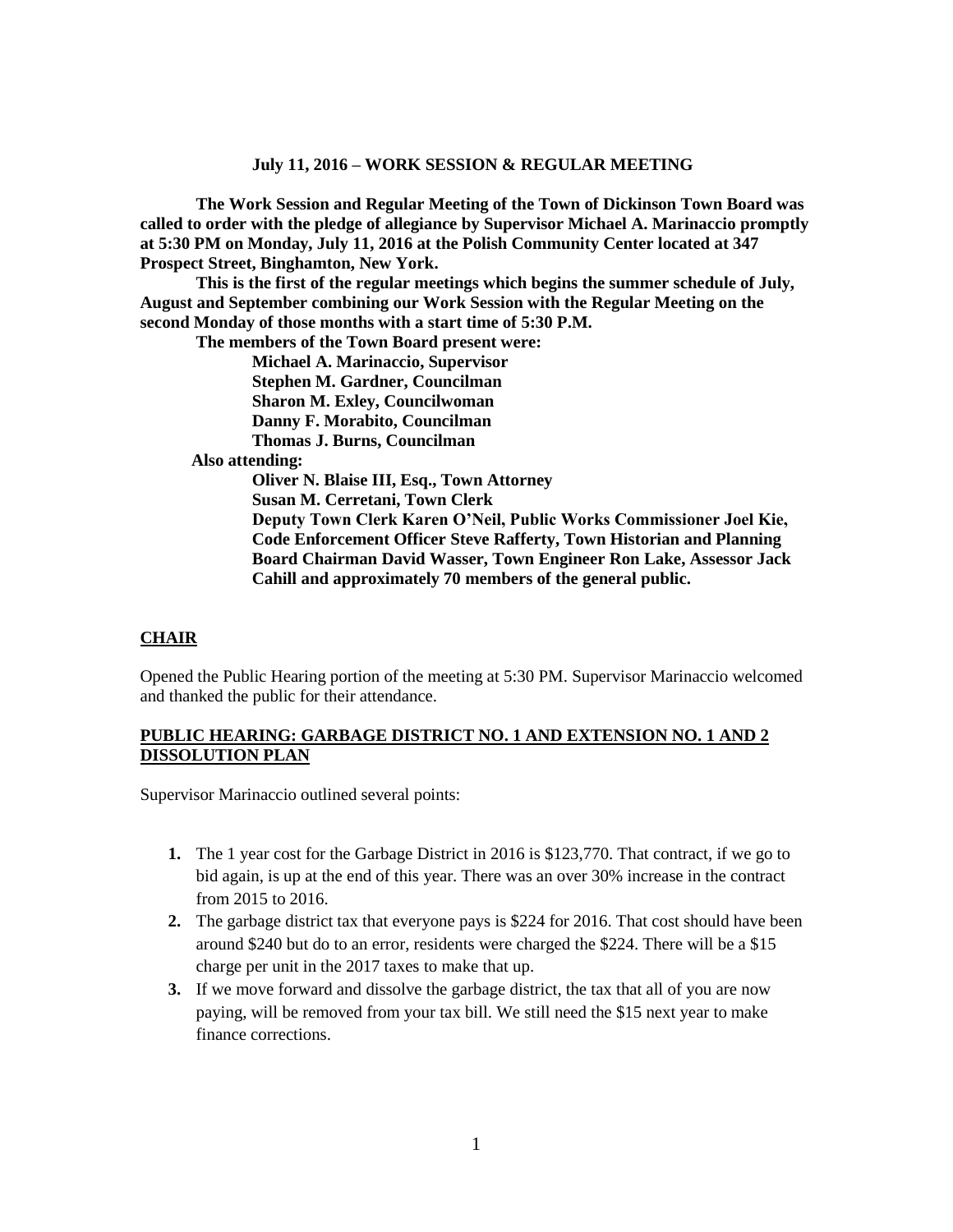- **4.** There is only one garbage district in the entire town. All other areas such as Sunrise Terrace, Chenango Shores, Brandywine Heights, etc., do not have a garbage district. They contract with whomever they wish to have their garbage and recycling picked up.
- **5.** For example, pay Taylor Garbage around \$56 every 3 months. They pick up garbage every Thursday plus recycling. They also give a senior citizen discount 65 and over. Burt Adams also gives discounts to residents 60 and older.
- **6.** By eliminating the garbage district, the entire town benefits in terms of property taxes and the tax cap. Our town has stayed under the tax cap since its inception and residents have benefited by receiving property tax rebates from the state plus enjoy the lowest town property tax rate in the county while receiving all the services that the town has provided over the years. We have been using surplus funds for the past 3 years to stay under the tax cap but we cannot keep doing that. We need to have surplus funds to cover emergencies which we have had over the past 10 years.
- **7.** The tax cap is calculated from our tax levy. Our tax levy includes all district taxes, garbage, light, and fire. All of our costs such as salaries, health insurance, etc. are included in the tax levy. If we eliminate the garbage district, this gives the town a better chance in maintaining tax rates with no impact on garbage district residents. Residents simply contract with a garbage service provider. If you are not happy with your provider, you can go to another.
- **8.** Years ago, the cost for garbage service in your district was lower than what residents paid outside of the district. That is no longer true due to increases in the cost of service within the district.
- **9.** If a resident accumulates garbage on their property, the town and state have strict rules covering that issue and the resident will be in violation and be cited. Residents also have the opportunity to take their garbage to the landfill themselves. The cost to do that is around \$4.00 depending on the amount of garbage being dumped there.
- **10.** The town has cut spending by thousands of dollars over the past 20 years. We eliminated health insurance benefits for most of the elected officials. We have changed health insurance policies saving thousands of dollars but health insurance continues to increase by 15% or more per year. Salary increases for employees is at a minimum. There have been no increases in salaries for elected officials for the past few years. State mandates continue to burden all municipalities with high costs with little or no relief in sight.
- **11.** Brush and Leaf pickup is not affected with the dissolution of the garbage district. That is a town service and it will continue as usual.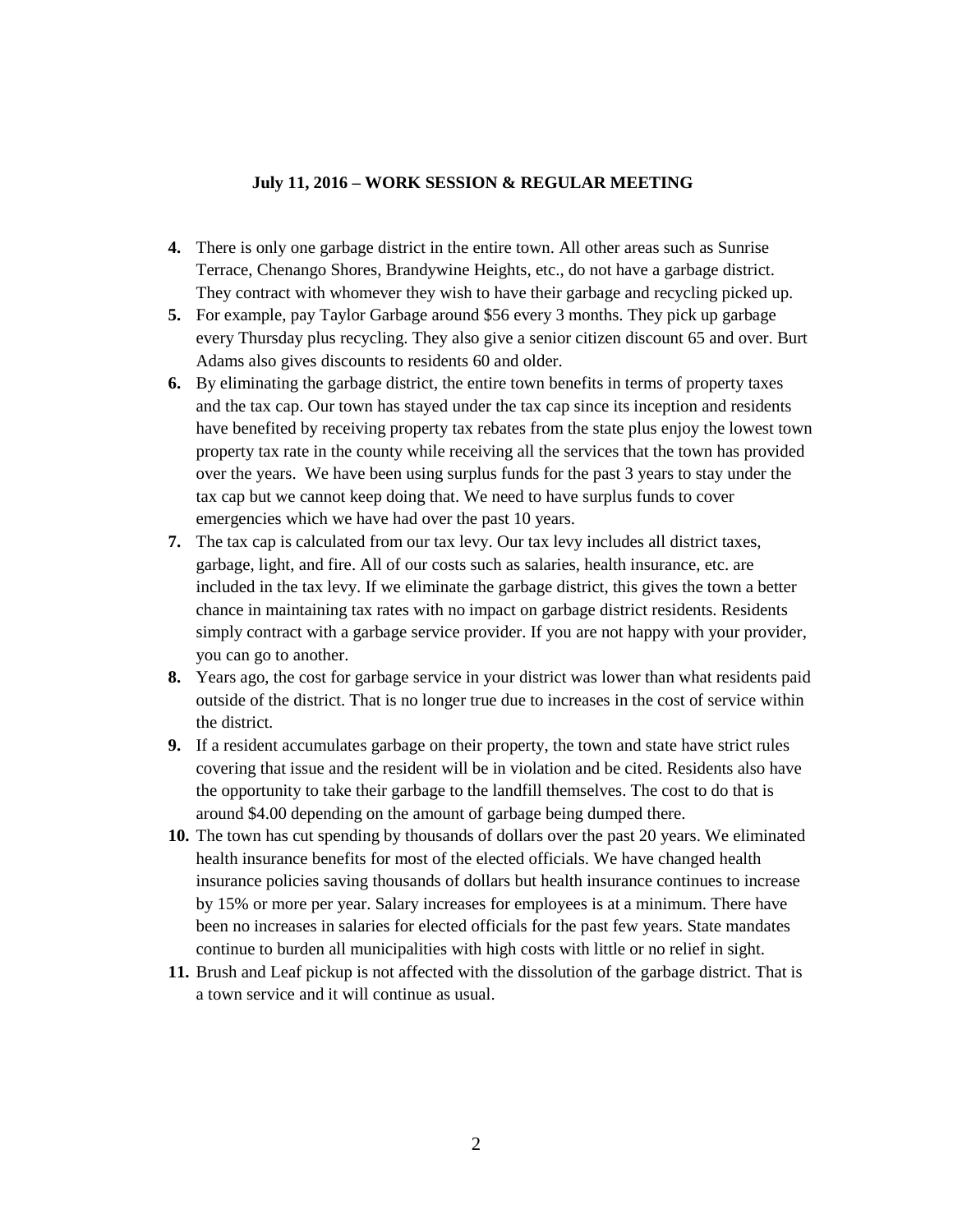# **PUBLIC COMMENTS:**

Several residents took the floor to ask questions and voice their concerns. Here are some of the discussion points:

- Who will collect my recyclables? The hauler that you contract with collects your recyclables as well as your trash.
- Who will collect yard waste? As always, the Town of Dickinson Highway Department collects yard waste/brush every Monday according to the schedule.
- Cost difference private vs. garbage district contract
- Illegal dumping
- Code enforcement
- Littering
- Absentee landlords
- Eliminating tax
- Individual contracts/individual choices
- Standard rates/discounts
- Taylor Garbage and Bert Adams are the primary garbage service providers
- Property rebate checks from NY State
- Future rate increases private and/or contract bids
- Inconvenience to write a check for garbage service
- Discounts/Senior/yearly payments
- The town will notify residents if the district is dissolved and residents will then have to contract with a private hauler – the change would begin January  $1<sup>st</sup>$ , 2016.
- \$224/yr Garbage District fee on tax bill would be removed if Garbage District is dissolved
- Decision process -legally it is for the board to decide/public hearing/take information
- Elected officials to make decisions
- The Garbage District affects the rest of the town Garbage District counts against the tax cap
- 35% increase in contract bid from 2015-2016

The questions were addressed by Supervisor Marinaccio, Attorney Blaise and the Town Board members. Mr. Marinaccio thanked the public for attending and stated that at the August meeting the board will discuss and decide if we want to continue with the dissolution process. If the board decides not to proceed with the dissolution then the bid process will have to begin.

With no further comments or questions, Mr. Marinaccio closed that portion of the public hearing at 6:42 PM.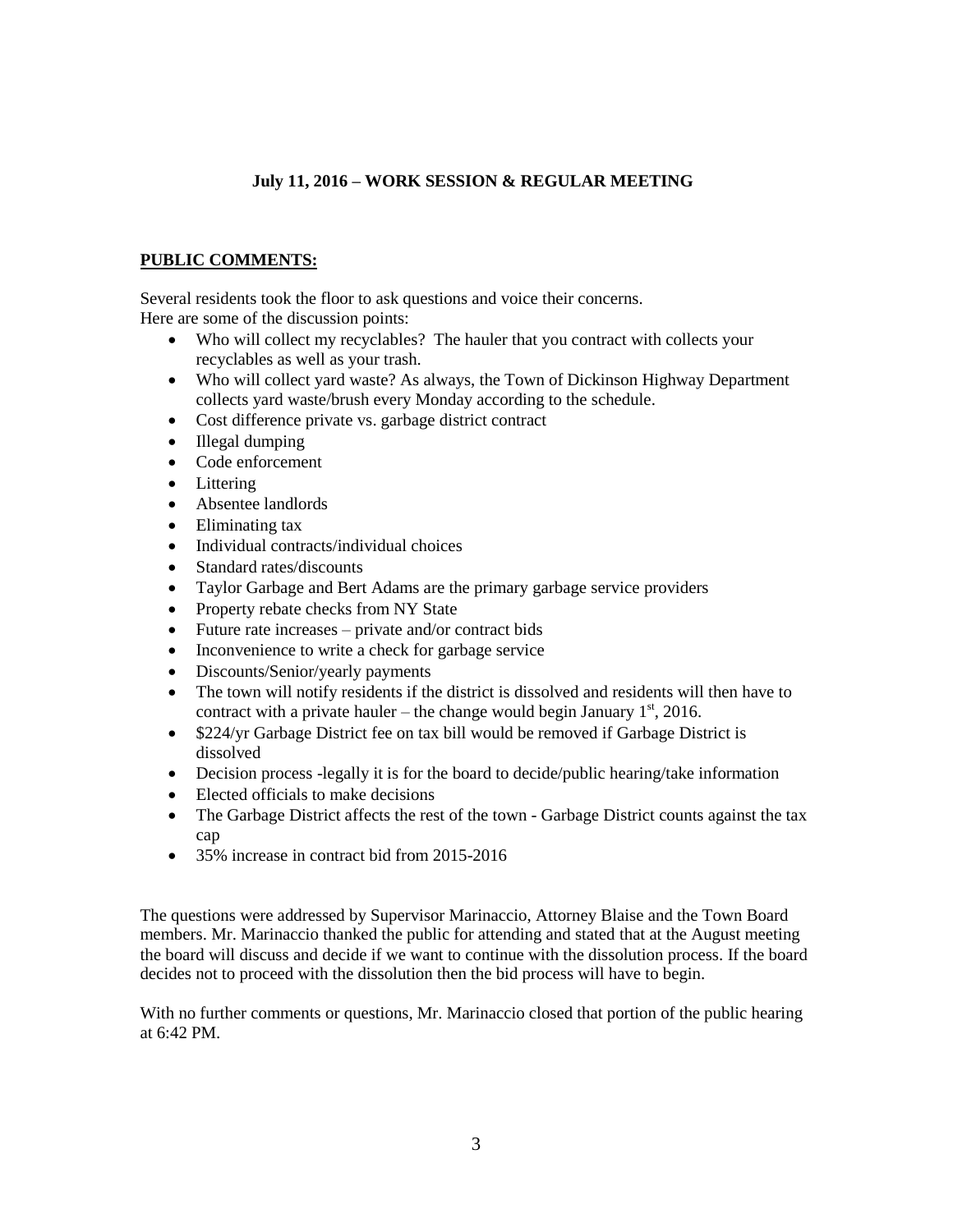The meeting was suspended at 6:42 PM for a break. The meeting resumed at 6:53 PM.

Supervisor Marinaccio gave his report for the month of July. His report will be placed on file.

## **SUPERVISOR'S MONTHLY REPORT JULY, 2016**

- Councilman Gardner, Public Works Commissioner Kie and Supervisor Marinaccio continue to meet in regard to the Dickinson Emergency Plan that is being put together. Mr. Gardner and Mr. Kie are putting together an inventory of equipment, and other items that can be used during an emergency as well as identifying places where our residents can be evacuated to if that need arose due to an emergency. The bulk of the plan has been written and once we insert the equipment and other charts, we will present to the board, fire department and county emergency services for review.
- Supervisor Marinaccio received our final 2016 State equalization rate for our town and it is at 75 %.
- Just a reminder to everyone that we are into our summer schedule for board meetings starting in July and including August and September. Board meetings will be held on the second Monday of those months unless a special meeting is necessary. Meetings start at 5:30 pm.
- Senator Schumer may be announcing that the Town of Dickinson will be proclaimed the NY Town of the Day for September 16.
- The  $125<sup>th</sup>$  Town Anniversary Committee continues to work on the celebration that will take place on Saturday, September 17, starting at 11 am at the **Port Dickinson Park**. This will be a wonderful celebration with many officials attending and honoring our town with various proclamations. Food and beverages will be served.
- The next Association of Towns & Villages Association meeting will be held in September. We are planning to hold the meeting at the Cornell Cooperative Extension's Farmer's Market.
- Town of Kirkwood Supervisor and I have been in communication with Senator Schumer's office regarding the lack of cooperation from **Norfolk Southern Railroad** in our request for assistance in paying for the new road that we built due to trains blocking the roads for extended periods of time. We are planning to meet with the senator's office in the very near future to see if we can get some funding from the railroad.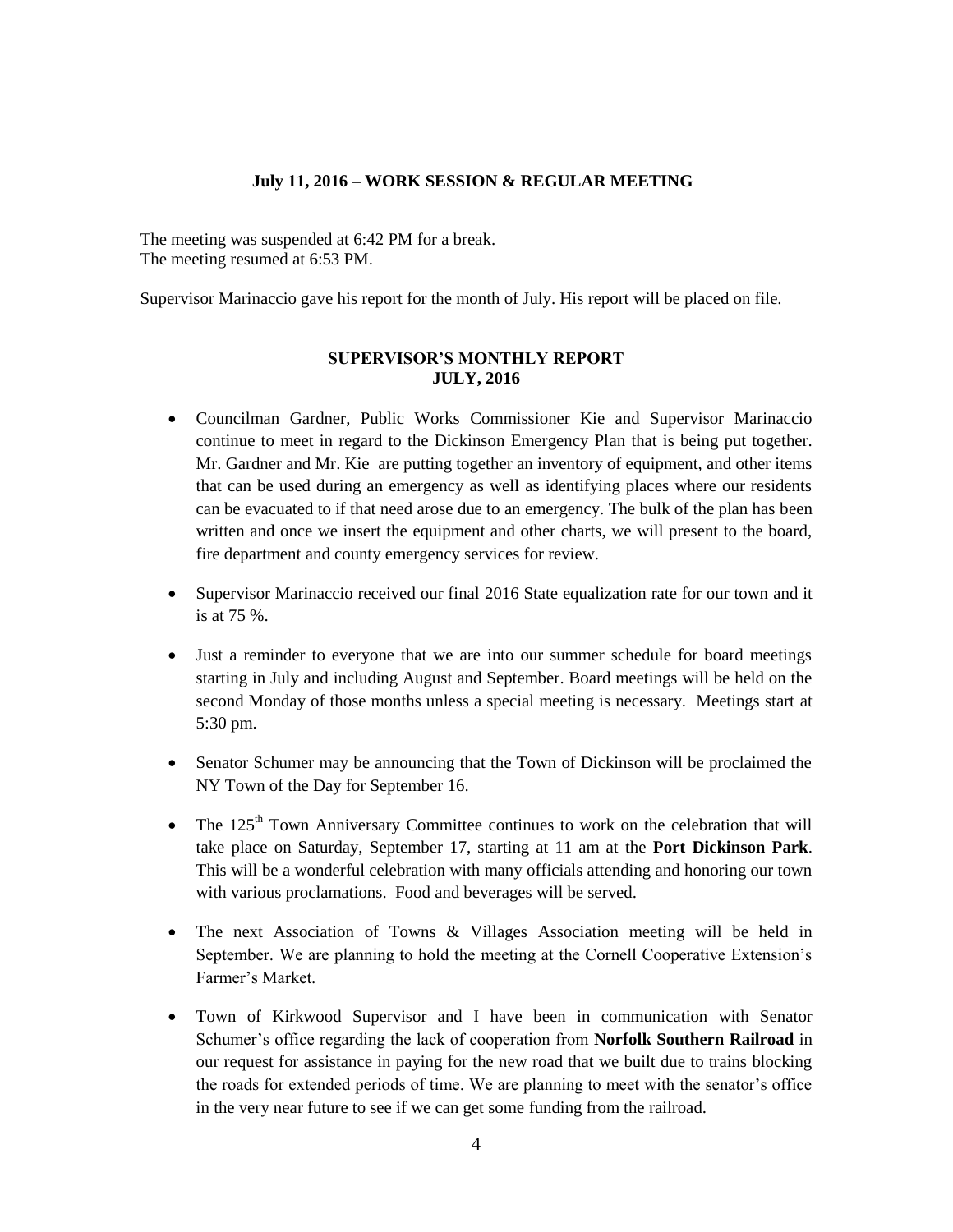#### **SUPERVISOR'S REPORT (CONTINUED)**

- Supervisor Marinaccio received a call from Ann Lomonaco from **Elizabeth Church Manor** asking about how her organization can move forward with a fund raiser in December which will have luminaries placed along Front St. Mr. Marinaccio called Jim Massar with the **NYS Dept. of Transportation** and he explained the process of getting a permit to do this which the Supervisor shared with Ms. Lomonaco.
- The Supervisor received a thank you letter from a Sunset Drive property owner thanking him and our Highway Superintendent Joel Kie for taking the time to address the installation of fencing and other plans for her property.
- Supervisor Marinaccio received a letter from Assemblyman Cliff Crouch informing us that A.8546, an act to amend the tax law, in relation to authoring the Town of Dickinson to establish hotel and motel taxes did not get taken up or pass the assembly house this legislative session. He will reintroduce this bill next year on moving it forward and getting it passed.
- Supervisor Marinaccio received a letter from the Broome County Security Division that our Dog Shelter contract expires December 31, 2016. They are asking that we continue the relationship and renew the contract for a term of 5 years. They have reduced the renewal rate by 27.425 %. The new rate will be \$7,024 per year. I recommend that we continue to contract with Broome County. Our dog control officer Greg Starley agrees with that.

#### **Code Violations:**

- 1. 17 Market St., mattress next to house not picked up.
- 2. 50 Pulaski St., multiple garbage in driveway, not in container, on the ground and not picked up
- 3. 45 Pulaski St., tall weeds and grass
- 4. 33 Pulaski St., tall weeds and grass
- 5. 58 Pulaski, high grass, brush at curb not properly bundled for pick up
- 6. 13 N. Louisa, basketball hoop installed in town right away
- 7. 153 Iris Dr., large tree limbs and brush at curb, not picked up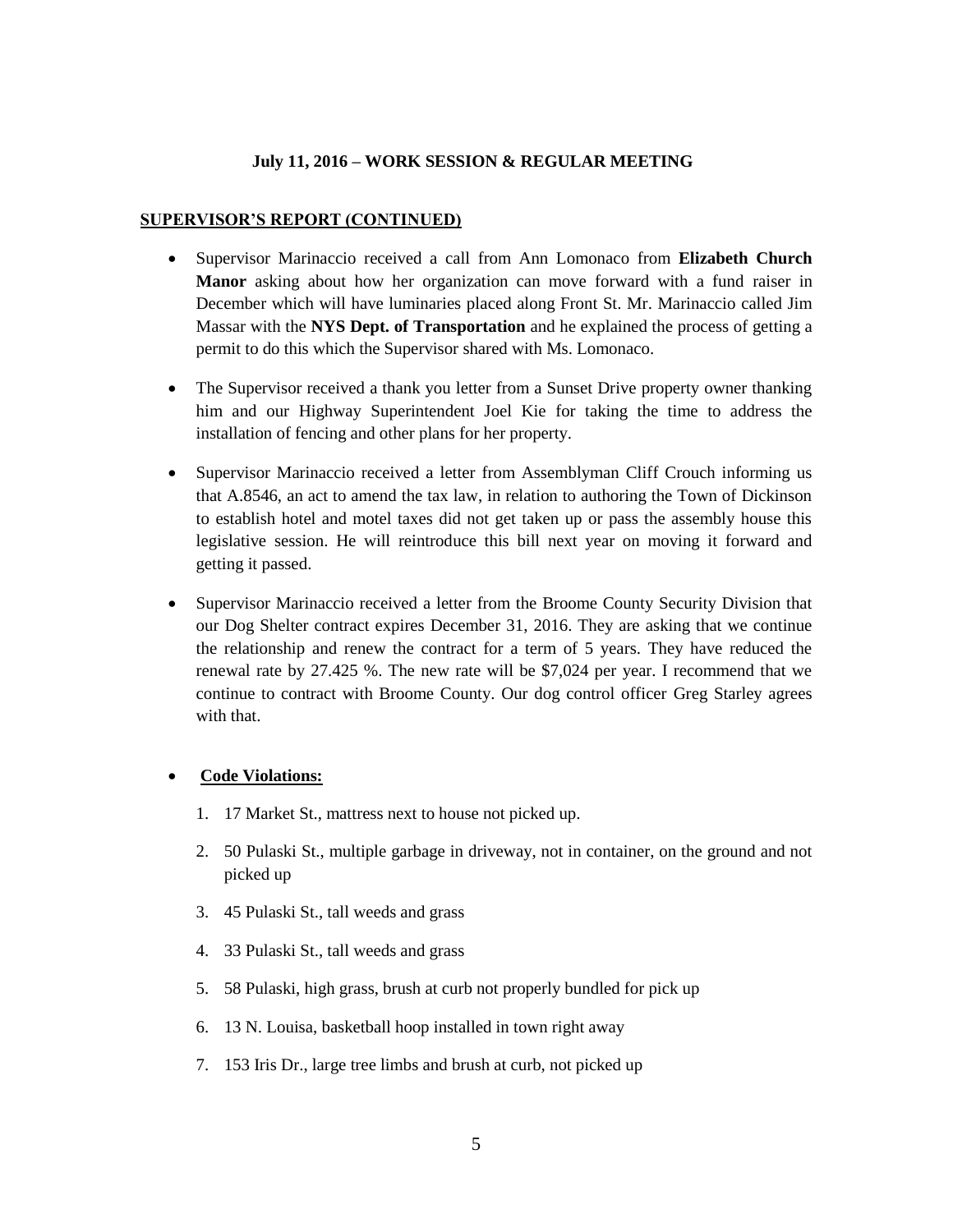# **SUPERVISOR'S REPORT (CONTINUED)**

- 8. 25 Forest Hills Blvd., tall weeds and grass
- 9. 46 Sowden, tall weeds and grass

#### **Dog Control Report**

Supervisor Marinaccio received the June, 2016 Dog Control report for both the Village and the Town. Stray dogs, dogs defecating on neighbor's property, aggressive pit bull.

#### **NYSEG Warning Letter:**

No letters issued.

# **CHAIR**

## **COMMITTEE REPORTS**

## **PUBLIC WORKS**

- o Councilman Gardner reported that the Adams Street curbing and paving project has been completed.
- o 2 cruncher pumps have been installed at SUNY Broome and are operational. The bypass has been left in place.
- o The Microtel opened today.

## **FINANCE**

#### o **TOWN CLERK MONTHLY FINANCIAL REPORT**

Councilman Morabito made a motion to accept the **June Monthly Financial Report** for the **Town Clerk in the amount of \$1,437.01.** On a motion by Councilman Morabito seconded by Councilman Burns. All in favor.

| <b>Town Clerk's Report</b>             |            |
|----------------------------------------|------------|
| June 2016 in the amount of \$1,437.01: |            |
| <b>NYSDOH</b>                          | \$90.00    |
| NYS Ag & Markets spay/Neuter program   | \$61.00    |
| <b>Supervisor Town of Dickinson</b>    | \$1,437.01 |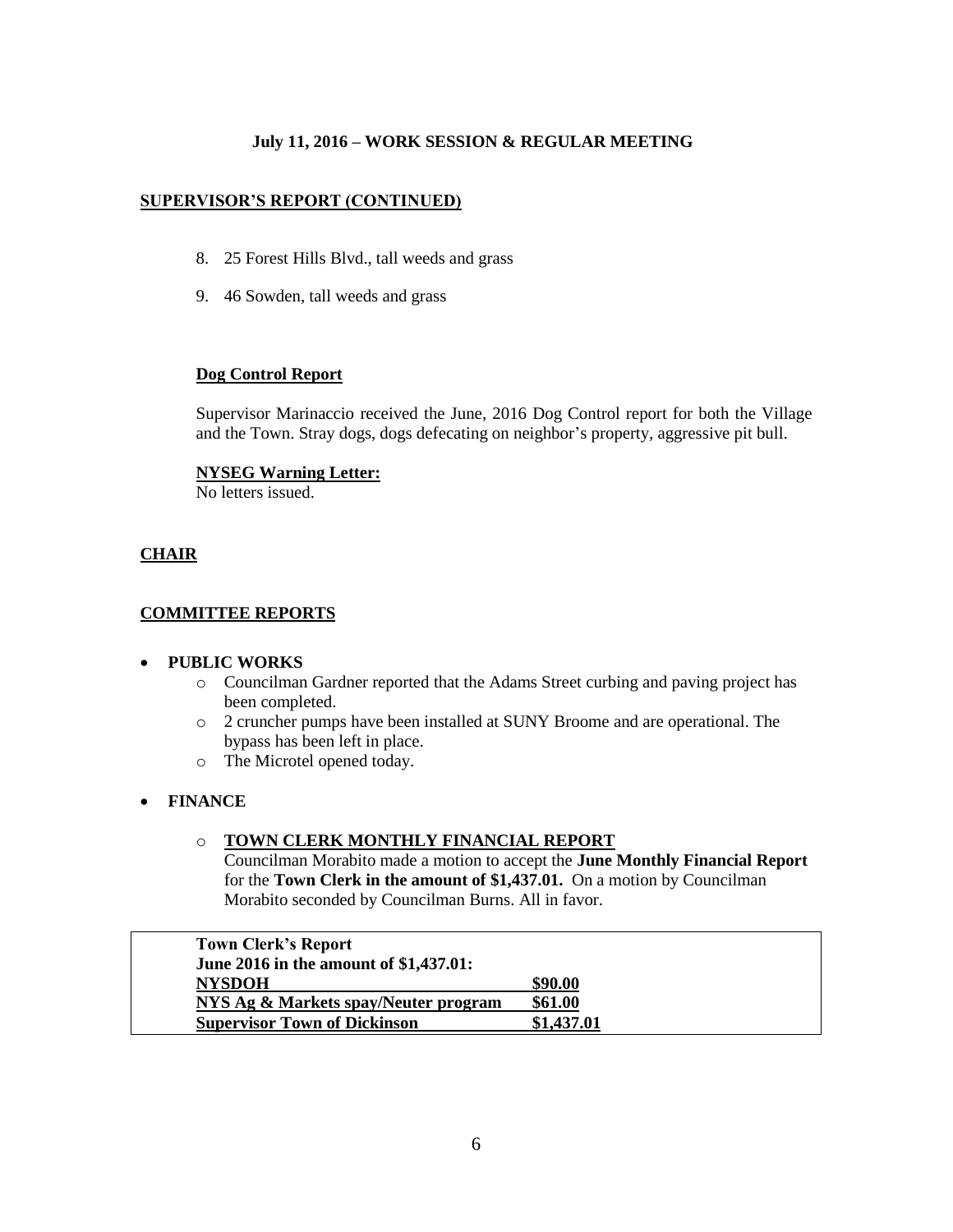- **PERSONNEL**
	- o Councilwoman Exley reported that one of the court clerks is out for surgery. A temporary part time clerk was hired and started on June  $22<sup>nd</sup>$  to work 15 hrs/per week at \$14.50/hr. until the permanent clerk returns.
- **PLANNING**
	- o Councilman Burns reported there will be a Planning Board meeting on Wednesday, July  $13^{\text{th}}$ .

# **APPROVAL OF MINUTES**

On a motion by Councilwoman Exley seconded by Councilman Gardner to approve the **Work Session June 6, 2016 and Regular Meeting Minutes of June 13, 2016**. All in favor. Vote-5 Ayes, Nays-0, Absent-0.

# **ABSTRACTS FOR APPROVAL**

On Motion from Councilman Morabito, seconded by Councilman Burns to approve **abstract # 7**, dated **July 11, 2016** in the amount of **\$311,155.32.** Vote Ayes- 5, Nays-0, Absent-0.

Supervisor Marinaccio voting Aye Councilman Gardner voting Aye Councilwoman Exley voting Aye Councilman Morabito voting Aye Councilman Burns Aye

Unanimously passed and noted as duly adopted.

## **Abstract Summary of Audited Vouchers for Funds respectively in the amount(s) of \$311,155.32.**

**Voucher #7 for July 2016 year in the amount of \$311,155.32:** 

| <b>General Fund</b>          | \$14,465.65  |
|------------------------------|--------------|
| <b>Part Town</b>             | \$20.00      |
| <b>Highway</b>               | \$54,934.51  |
| <b>Fire districts</b>        | \$0.00       |
| <b>Light Districts</b>       | \$4,335.09   |
| <b>Refuse &amp; Garbage</b>  | \$10,314.15  |
| <b>Sewer Operating Dist.</b> | \$214,598.36 |
| <b>Water Operating Dist.</b> | \$12,487.56  |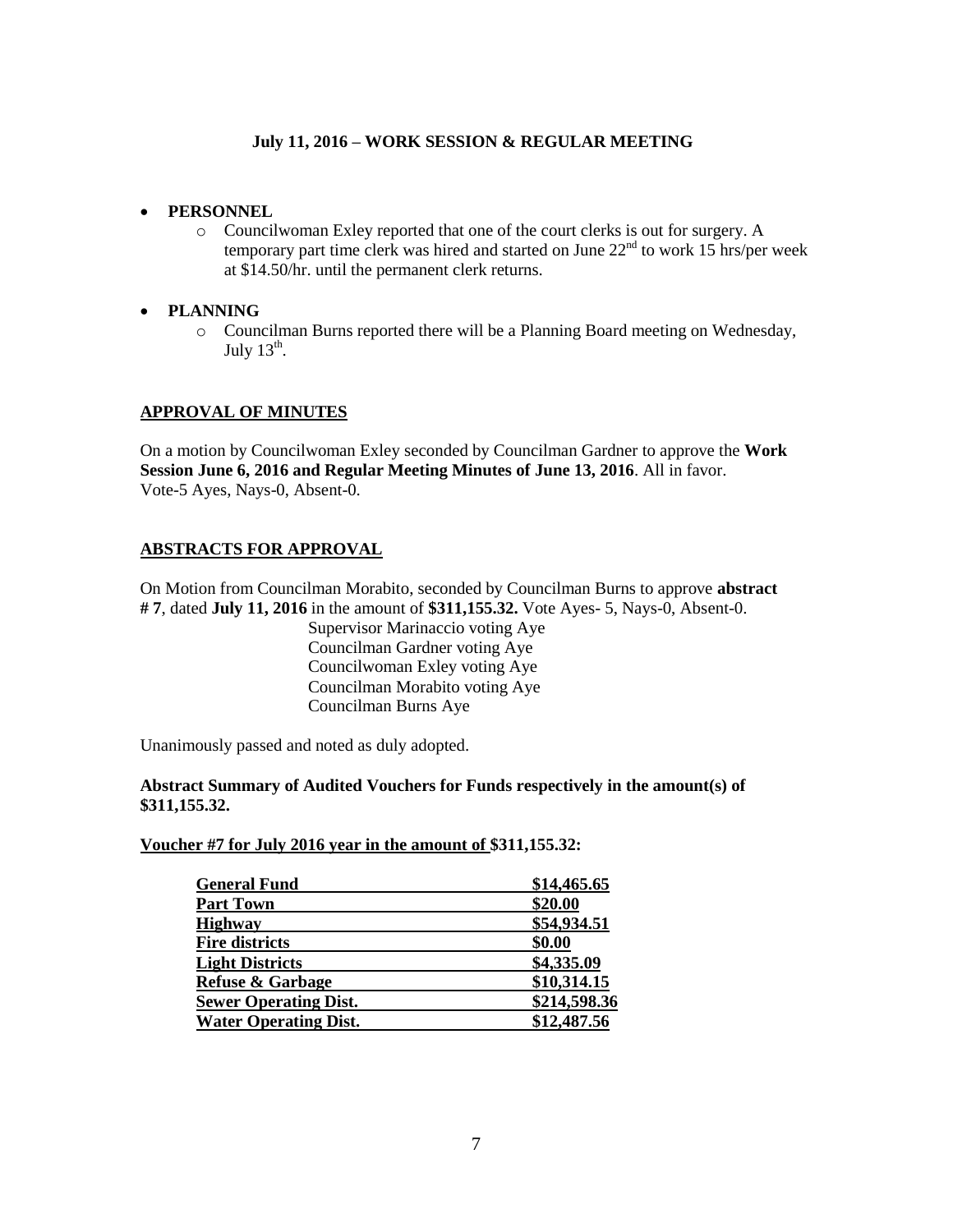# **CHAIR**

# **125TH ANNIVERSARY**

Supervisor Marinaccio encouraged everyone to attend the upcoming  $125<sup>th</sup>$  Anniversary celebration of the Town of Dickinson which will be held on September  $17<sup>th</sup>$  from 11am -3pm at **Port Dickinson Park**.

# **UPGRADE TOWN HALL PHONE SYSTEM**

Supervisor Marinaccio stated that the Town Hall's current phone system needs to be replaced and upgraded. The system is 12 years old and we have been having many problems with it. Councilman Morabito reviewed the options and recommended that we stay with our current provider **CPE Interlink**. The quote received from **CPE Interlink** to install/provide equipment and services is \$3,837.00. Councilman Morabito recommends buying the phone system equipment/services versus the lease option because from a cost standpoint there is not enough of a significant savings in selecting the lease option.

Councilman Morabito made a motion seconded by Councilman Gardner to approve the proposed lease quote from **CPE Interlink** in the amount of \$3,837.00 for the installation of equipment and providing services related to a new telephone system at the town hall. All in favor.

# **SOLAR ENERGY**

Supervisor Marinaccio stated that the State is pushing hard on developing solar energy. The town is considering placing a moratorium on solar farms until we educate ourselves. Mr. Marinaccio stated that he is in favor of solar energy but there are still a lot of questions that need to be answered and we will be able to make better decisions once we have better information.

# **EMERGENCY PLAN**

Supervisor Marinaccio stated that the Town Emergency Plan is being worked on and almost completed.

## **ATTORNEY**

## **UPDATING CODE FOR DUMPING AND FILL PERMITS AND FEES**

Attorney Blaise stated that he and Public Works Commissioner Kie will be going over the dumping and fill permits and fees sections in code in detail.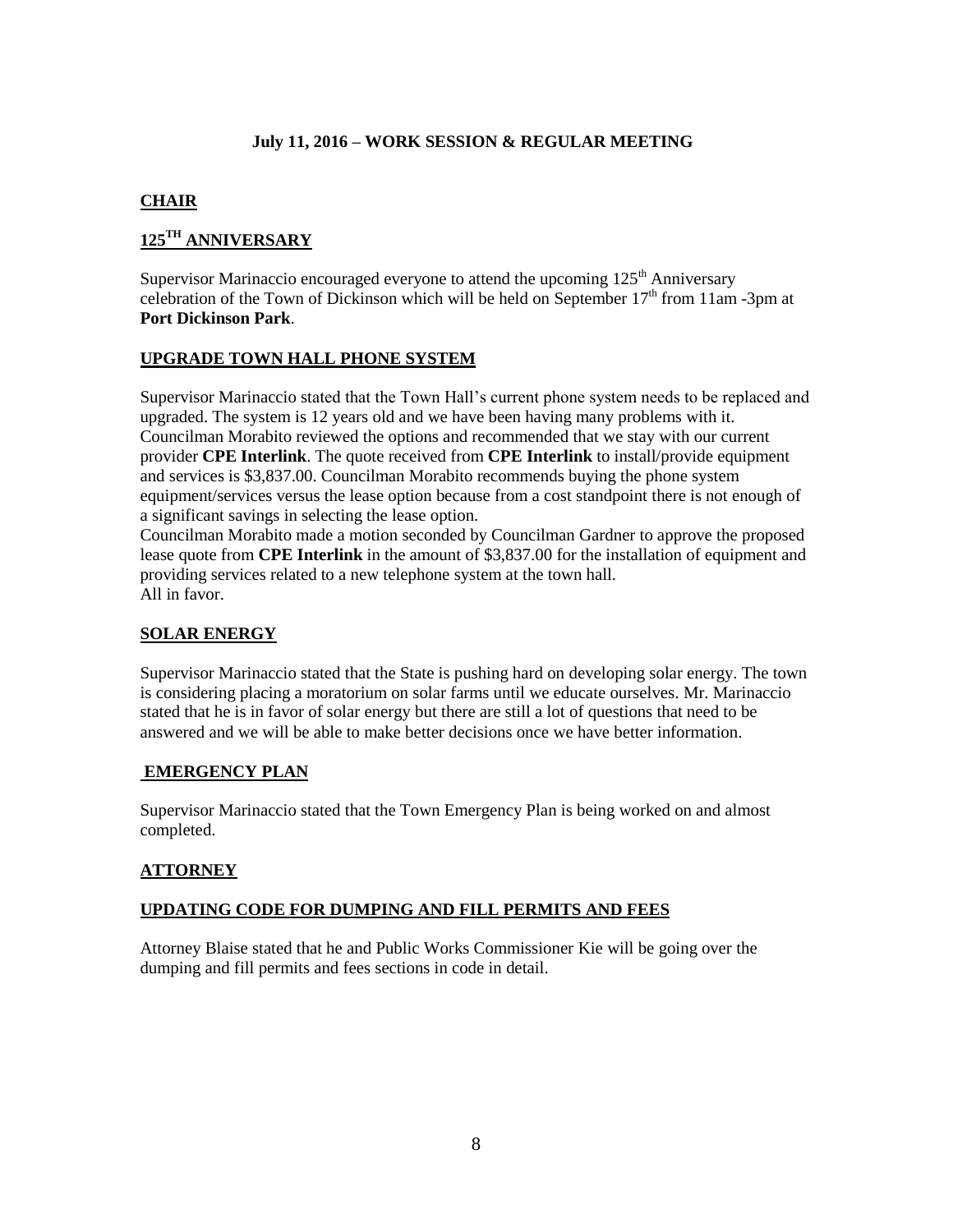#### **RESOLUTION 2016-28**

The following Resolution was offered by Councilman Gardner, who moved its adoption, seconded by Councilman Burns to wit:

BE IT RESOLVED, by the Town Board of the Town of Dickinson, Broome County, New York as follows:

#### **RESOLUTION AUTHORIZING THE ISSUANCE OF A BOND IN THE AMOUNT OF \$78,000 FOR THE PURCHASE OF A NEW LOADER AND GIVING ADMINISTRATIVE ASSISTANT BEVERLY WIKE THE AUTHORITY TO NEGOTIATE THE LOAN RATE WITH NBT BANK.**

The question of adoption of the foregoing Resolution was duly put to a vote on roll call which resulted as follows: All in favor. Vote  $Ayes - 5$ , Nays  $- 0$ , Absent -0.

> Supervisor Marinaccio voting Aye Councilman Gardner Aye Councilwoman Exley voting Aye Councilman Morabito voting Aye Councilman Burns voting Aye

All in favor: Full copy on resolution file.

#### **RESOLUTION 2016-29**

The following Resolution was offered by Councilman Gardner, who moved its adoption, seconded by Councilman Morabito to wit:

BE IT RESOLVED, by the Town Board of the Town of Dickinson, Broome County, New York as follows:

## **RESOLUTION DECLARING THE EXISTING LOADER AS SURPLUS AND AUTHORIZING SALE TO TOWN OF FENTON ON TERMS TO BE NEGOTIATED BY PUBLIC WORKS COMMISSIONER KIE.**

The question of adoption of the foregoing Resolution was duly put to a vote on roll call which resulted as follows: All in favor. Vote  $Ayes - 5$ , Nays  $- 0$ , Absent -0.

Supervisor Marinaccio voting Aye Councilman Gardner Aye Councilwoman Exley voting Aye Councilman Morabito voting Aye Councilman Burns voting Aye

All in favor.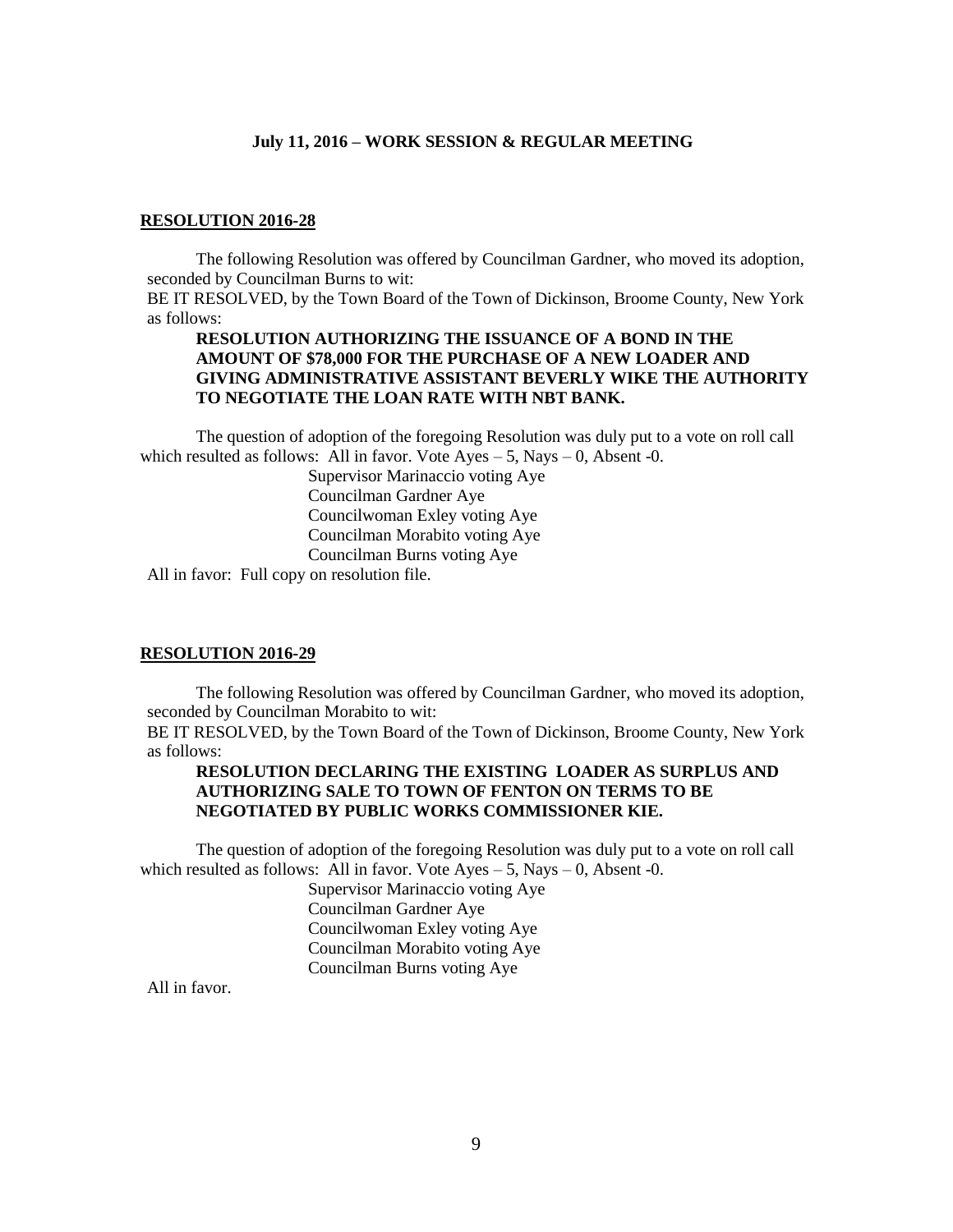# **SOLAR ENERGY MORATORIUM**

Attorney Blaise addressed solar energy moratorium and included the following points of discussion:

- 1. The type of moratorium the town would be putting in place would be subject to 239 review by the County.
- 2. Attorney Blaise provided a sample moratorium that the Town of Kirkwood put in place in June.
- 3. The Town of Kirkwood is interested in working jointly with the Town of Dickinson in reviewing code and zoning issues and developing solar energy regulations. Attorney Blaise recommended that the Town of Dickinson board members and planning board members volunteer to participate with the task force group.

Attorney Blaise stated that we need to review our code, particularly permitted use. Public Works Commissioner Kie commented that new **ICC** codes will be implemented October 3<sup>rd</sup> which will address many issues and concerns.

Attorney Blaise will revise the sample moratorium to permit residential solar use.

## **SOLAR FARM OPTING OUT**

Attorney Blaise stated that the exemption in place falls under the New York State Real Property Tax Law. Kirkwood opted out of this so they are free to tax solar development. The Town of Kirkwood assessor's view, as is the Town of Dickinson Assessor Jack Cahill's, is that residential installation of solar panels will likely not increase property assessments.

Attorney Blaise stated that by state law any solar development is exempt; you can't distinguish between residential and commercial – you're either all in or all out. Alternatively, the Town has the option to negotiate a **PILOT** agreement. If you leave the exemption in place you can adopt a Local Law.

Attorney Blaise presented the options: The board can leave things the way they are where any solar development is automatically exempt from solar taxation, opt out so that development could be taxed, or choose the option of the middle ground of the PILOT agreement which would require negotiation.

Supervisor Marinaccio stated that he would like a plan that would protect the homeowner. Town Engineer Ron Lake suggested taxing anything over 10,000 kw hours to distinguish commercial income producing entities.

# **MICROTEL EASEMENTS**

Attorney Blaise stated that a temporary Certificate of Occupancy was issued to the Microtel and easements were prepared. Attorney Blaise will follow up with Microtel Attorney Meagher with changes to the water/sewer easements that were not substantial. Mr. Blaise stated that we should have the final for recording for the August meeting.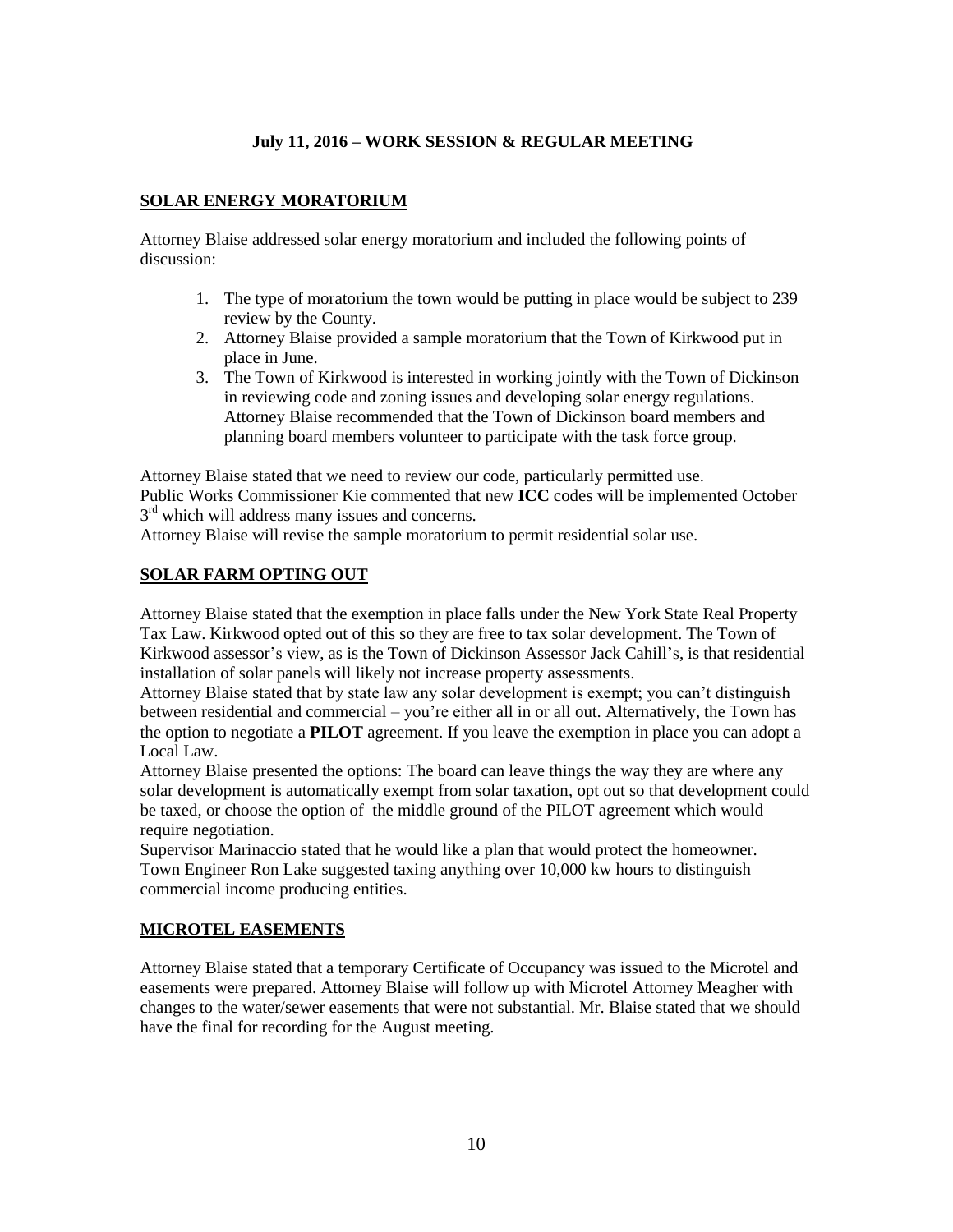# **CUL DE SAC EASEMENTS**

Attorney Blaise stated that he reached out to Microtel Attorney Meagher regarding the boundary lines of the cul de sac. Public Works Commissioner Kie expressed the need to have a drawing with coordinates reflecting the property lines and that the Microtel needs to deed back a portion of the property to the town as a buffer zone for maintenance.

## **BRANDYWINE HEIGHTS TRANSFER OF UNDEVELOPED TOWN OF DICKINSON PROPERTIES TO MRS. BURKE**

Attorney Blaise stated that if the Board is willing to deed the undeveloped properties to Mrs. Burke, then the parcels can go back on the tax rolls. Councilman Morabito commented that the properties hold no value to the town and the original agreement was to deed the properties back to Mrs. Burke. The board members agreed to transfer the properties to Mrs. Burke. Attorney Blaise stated that a permissive referendum is required to transfer the properties over to Mrs. Burke. Mr. Blaise will prepare the appropriate documents for next month's meeting.

## **CEMETERY PLOTS**

Attorney Blaise stated that Administrative Assistant Wike was contacted by Mr. Jones who had purchased plots in Glenwood Cemetery from the Cemetery Association years ago and was deeded property by the Cemetery Association. The Cemetery Association went out of business and the Town assumed the cemetery. Mr. Jones would like to sell the plots back to the town at the purchase price he paid 30 years ago.

Mr. Blaise stated that his partner who handles the real estate transactions is working on the complicated research and deed preparation process.

# **COMMITTEE REPORTS:**

# **PUBLIC WORKS – WATER DEPARTMENT & HIGHWAY DEPARTMENT**

 Attorney Blaise stated that Public Works Commissioner Kie informed him that he caught a resident helping herself to municipal water by tampering with and disconnecting her water meter. Public Works Commissioner Kie advised the resident that was not an appropriate thing to be doing. Attorney Blaise drafted a letter advising the resident that should this conduct be repeated, the Town will pursue legal course of action against her. Attorney Blaise asked the board if they would like the letter to be sent. The board unanimously agreed to send the letter to the resident and agreed that this is considered theft of services.